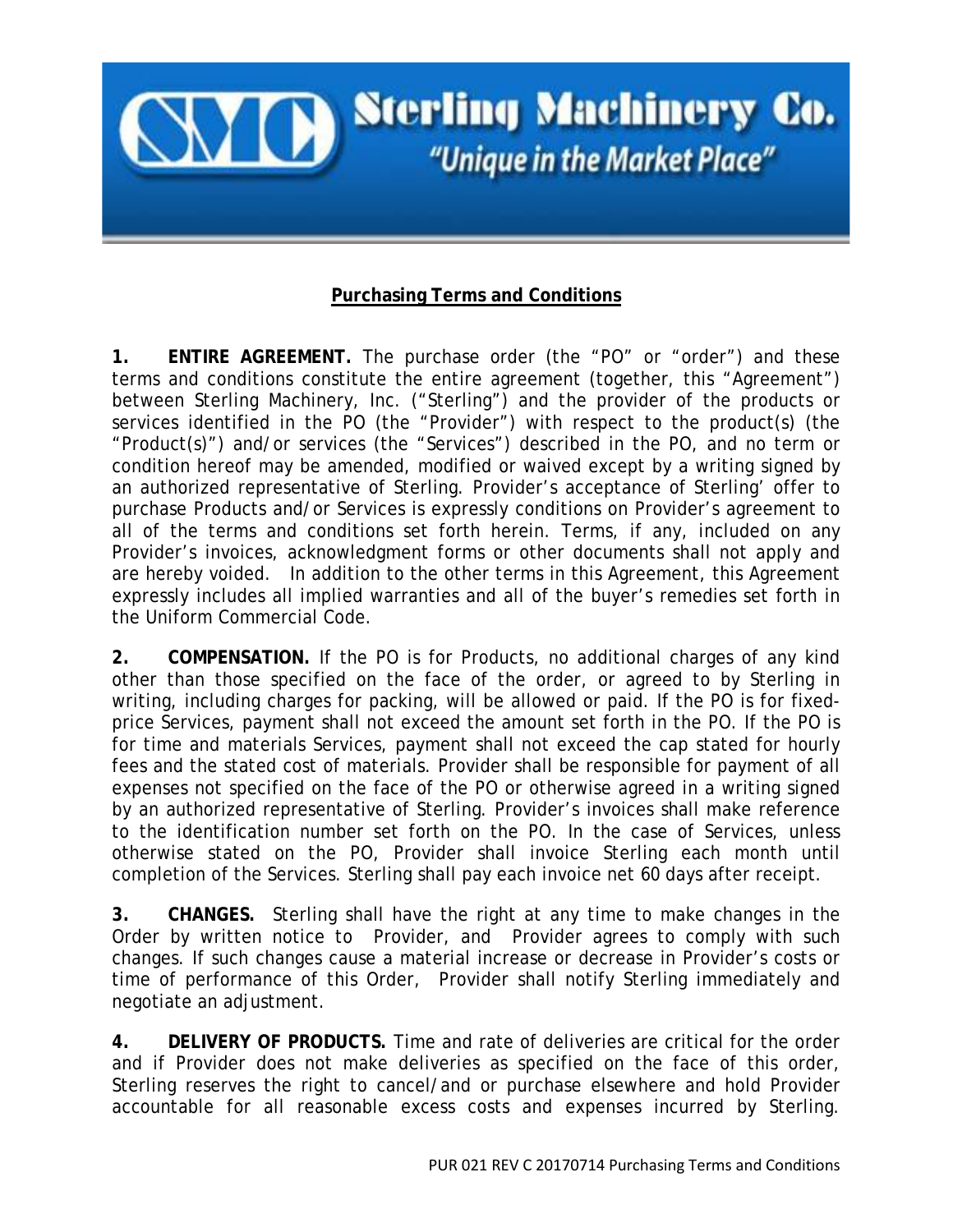Furthermore, if any products or services are not delivered within the time specified in the order or within a reasonable time, if no time is so specified, or if Provider is not in compliance with any schedule or timetable developed by Sterling, Sterling, in addition to other remedies, shall have the right to refuse acceptance of such products or services and/or terminate the order.

**5. SHIPPING.** Sterling reserves the right to route all shipments. Delays in shipment shall be reported immediately by Provider to Sterling. Every package or other shipping unit, bill of lading, shipping memorandum and invoice must be marked with Sterling's Purchase Order Number. Provider's serial numbers must be shown on all shipping papers and invoices.

**6. DELIVERY/TITLE**. Unless otherwise agreed, delivery shall be f.o.b. point of destination and title shall pass to Sterling upon acceptance at the final delivery point. Risk of damages or loss following shipment and prior to acceptance by Sterling shall be the responsibility of Provider.

**7. RIGHT OF INSPECTION AND REJECTION.** Sterling reserves the right of inspection prior to final acceptance of the services or goods and such inspection and acceptance shall be at Sterling's premises by Sterling. Sterling or its customers may inspect goods at Provider's place of business but inspection by Sterling or its customers prior to delivery does not relieve Provider from responsibility of furnishing goods or services in strict compliance with specifications, nor preclude Sterling's subsequent rejection if the products or services fail to comply with Provider's warranties. At Sterling's election, Sterling may correct any non-conforming good(s) and service(s) at Provider's expense, replace any non-conforming or rejected goods if adequate assurances are not timely provided, hold any non-conforming or rejected good(s) at Provider's risk to cover, and/or return any rejected and non-conforming good(s) to Seller at Seller's expense. Payment by Sterling shall not be construed as constituting acceptance of good(s) or service(s) if these fail to comply with Provider's warranties. Inspection may involve sampling or testing, and Sterling's acknowledgment of delivery does not constitute final acceptance hereunder. Product supplied by Provider shall be received subject to Sterling's inspection and approval within a reasonable time after delivery, notwithstanding prior payment. If specifications or warranties are not met, material and equipment may be returned at Provider's expense. No material or equipment returned to Provider as defective shall be replaced except upon Sterling's formal authorization.

**8. PROVISION OF SERVICES.** Provider shall complete the Services in accordance with any schedule, and within any time, specified in the PO; provided, however, that Provider shall not be liable to Sterling for any delay caused by Sterling. Provider will determine the method, details and means of performing the Services, but must at all times observe Sterling's safety and security policies when performing Services at Sterling's premises. Provider is an independent contractor of Sterling and not an employee, agent, joint venture or partner of Sterling. Nothing in this Agreement shall be interpreted or construed as creating or establishing the relationship of employer and employee between Sterling and Provider or employees or agents of Provider.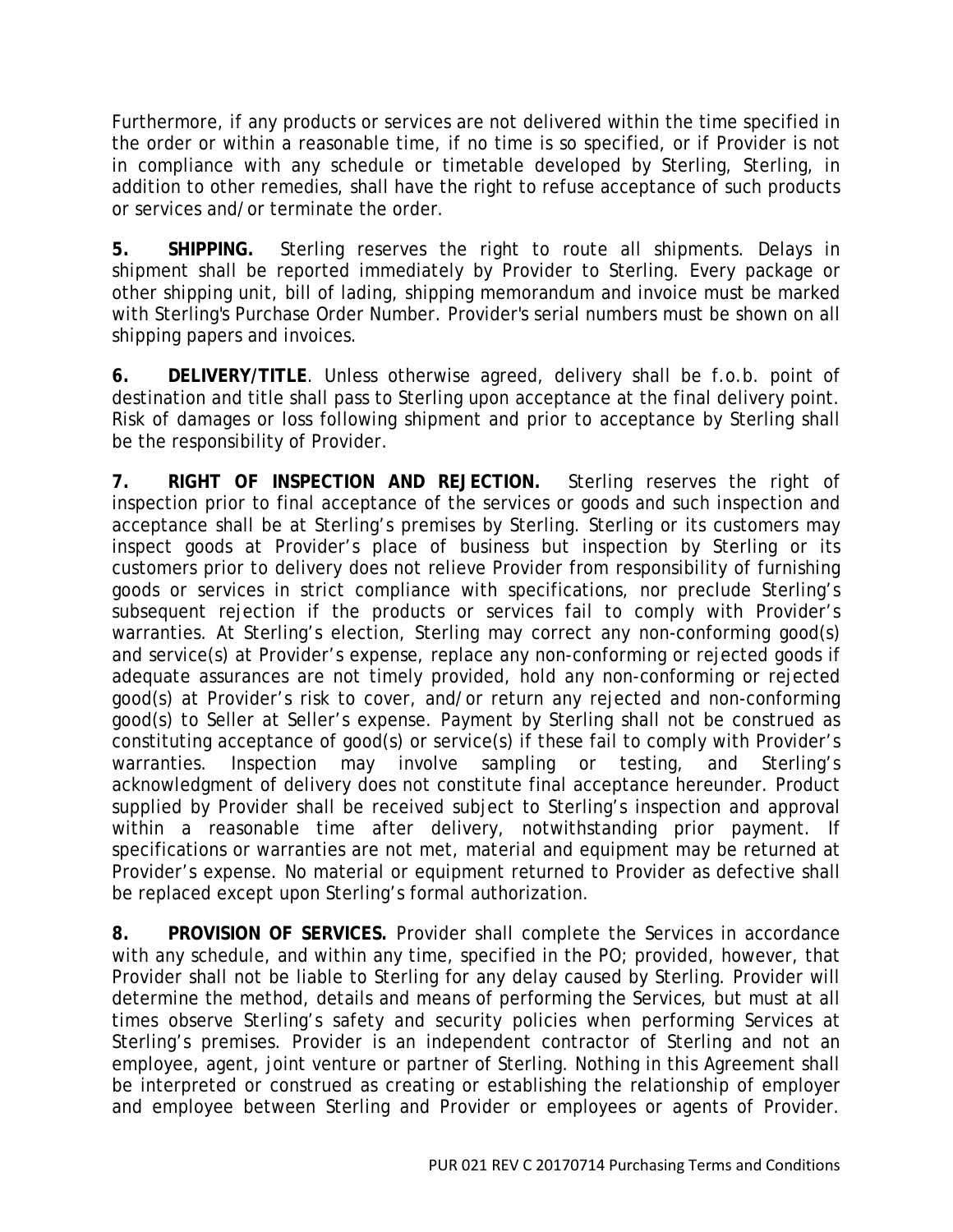Sterling shall, however, be entitled to exercise a broad general power of supervision and control over the results of the work performed by Provider to ensure satisfactory performance. This power of supervision shall include the right to inspect and request modification of the scope of the PO.

**9. WARRANTY.** Provider warrants to Sterling that the Products will, at the time of delivery, conform to Sterling's then current documentation supplied with the Products. Provider further warrants to Sterling that the Products will be free from defects in material and workmanship for a period of one (1) year from the date of delivery to carrier (the "Warranty Period"). Provider will, at its sole option, repair or replace any Product or component part found by Sterling to be defective if notified, in writing within the Warranty Period, and the defective Product is returned to Provider prepaid. Sterling must first obtain shipping instructions from Provider prior to returning any defective Product under this warranty. All repaired/replaced Products or components are warranted for thirty (30) days or the remaining unexpired term of the original warranty, whichever is longer. Provider shall perform the Services diligently, professionally and in accordance with all applicable professional and industry standards. Provider shall perform the Services through the use of personnel and equipment appropriate for the type of Service to be provided and will use its best efforts in performing the Services. Sterling may inspect the results of Provider's efforts at reasonable intervals and will inform Provider if performance is unsatisfactory, in which event Provider agrees to correct deficiencies within a reasonable time to be agreed between Sterling and Provider.

**10. INVOICES**. All invoices shall be mailed to Sterling at its office as indicated on the face of the Order and will state Sterling's Purchase Order Number clearly on the Invoice. Invoice and duplicates shall be rendered for each order or for each shipment if more than one is made on an order. No invoice shall be delivered by Provider to any employee of Sterling. An itemized delivery ticket, bearing Sterling's Purchase Order Number as shown on the Order, must be left with the goods to insure their receipt. If delivery is made by carrier, an itemized delivery ticket must be attached to the package or other shipping unit. The payment discount period will date from receipt of the invoice and not from the date of the invoice. In case of errors on an invoice, the payment discount period will date from the receipt of corrected invoices. Provider shall use the lowest published freight rates and any excess transportation charges incurred, including any that deviate from the published tariff rates, are to be borne by the Provider.

**11. PATENT INDEMNITY.** Provider agrees to indemnify, save harmless and defend Sterling from and against any and all suits, claims, damages, costs, and attorney's fees arising out of or in connection with any infringement or claimed infringement of any United States patent, trademark or copyright in the manufacture, use or sale of the equipment or materials furnished under this Order. In case said equipment or material is in such suit, or in final adjudication elsewhere, held to constitute infringement, and the use thereof is enjoined, Provider shall, at its own expense, either procure for Sterling the right to continue using said equipment or material, or at the option of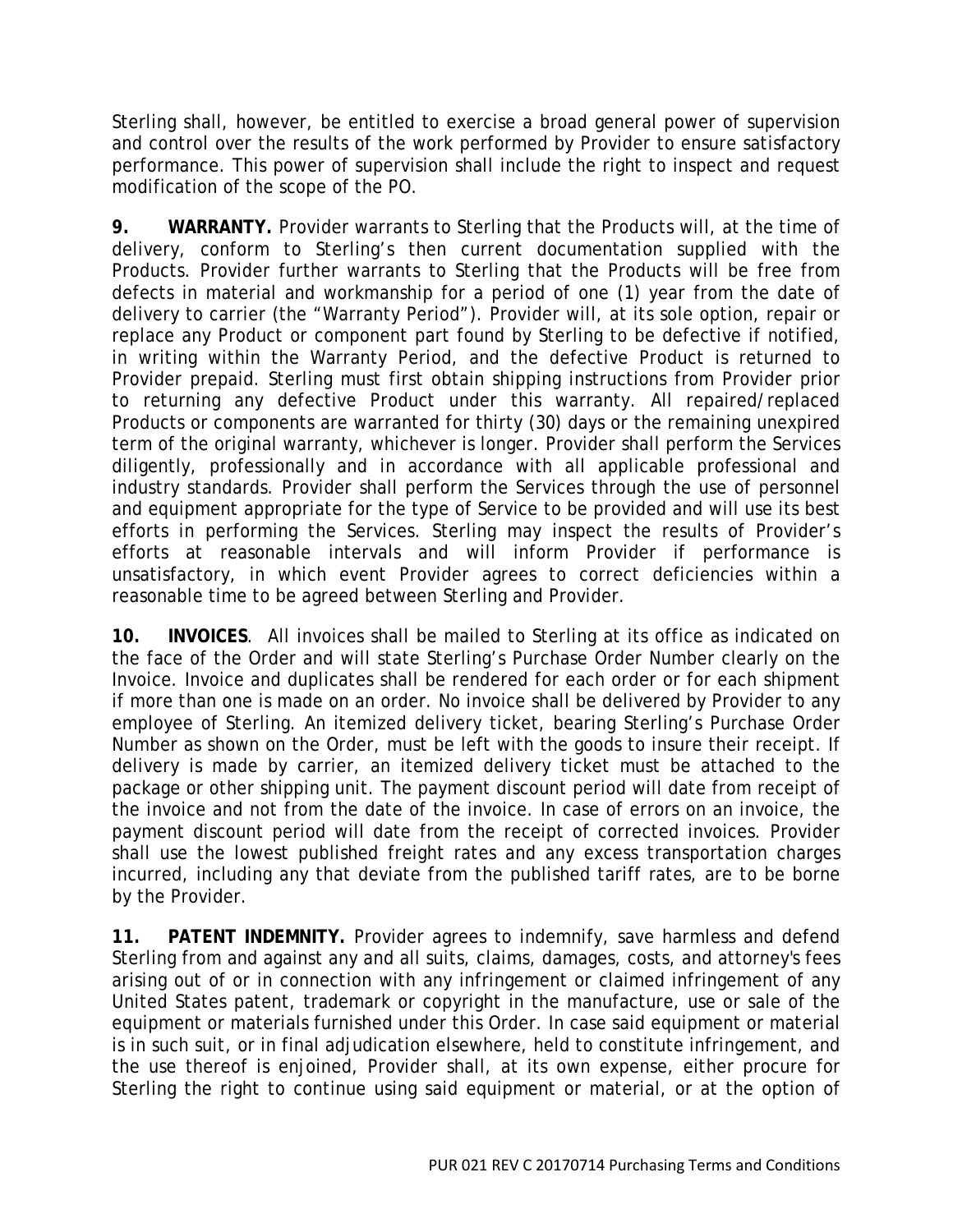Sterling either replace same with equally efficient noninfringing equipment or material, or modify it without impairing its efficiency so it becomes noninfringing, or remove said equipment or material and refund the purchase price and the transportation and installation costs thereof.

**12. INDEMNITY AND INSURANCE.** Provider shall defend, indemnify and hold harmless Sterling from any claims, suits, judgments, fees and costs (including attorney's fees) based on or arising out of the Provider's products, services and/or the resale or use of the products purchased hereunder including death, personal injury, or damage to property.

**13. COMPLIANCE WITH LAWS.** Provider shall (I) comply with all federal, state, local, and foreign laws, rules and regulations applicable to its obligations under this Order, and (II) furnish to HDA LLC any Information recoiled to enable HDA LLC to comply with such laws, rules, and regulations in its use of the Product(s) or Services.

**14. CONFIDENTIALITY/TRADE SECRETS.** All specifications, data and other information furnished by Sterling, or its agents, to Provider in connection with this order remain the exclusive intellectual property of Sterling and shall be treated by the Provider as proprietary and shall not be disclosed or used, outside the limitation of this order, without prior written approval of the President of Sterling. In addition, the purchase of the Provider's product does not authorize the Provider to use the name of or make reference to Sterling for any purpose in any releases for public or private dissemination, nor shall the Provider divulge or use in any advertisement or publication any specifications, data, or other information pertaining to or relating to this usage without prior written approval of the Director - Purchases of Sterling.

**15. LAW GOVERNING**: This Agreement shall be governed by and construed in accordance with the laws of the State of Arkansas, exclusive of the International Sales Convention and excluding conflicts of law and choice of law principles. The rights, duties and obligations described herein arose and are deemed performed in Polk County, Arkansas. The parties specifically agree that the venue for any dispute shall be the Circuit Court of Polk County, Arkansas or the United Stated District Court - Western District of Arkansas – Fort Smith Division.

**16. SEVERABILITY.** If any provision of the Agreement, or application thereof to any person or circumstance, is held to be illegal, invalid, or unenforceable for any reason, such illegality, invalidity, or unenforceable shall not affect any other provision of the Agreement that can be given effect in the absence of the illegal, invalid, or unenforceable provision of application. To this end, all provisions of this Agreement are declared to be severable.